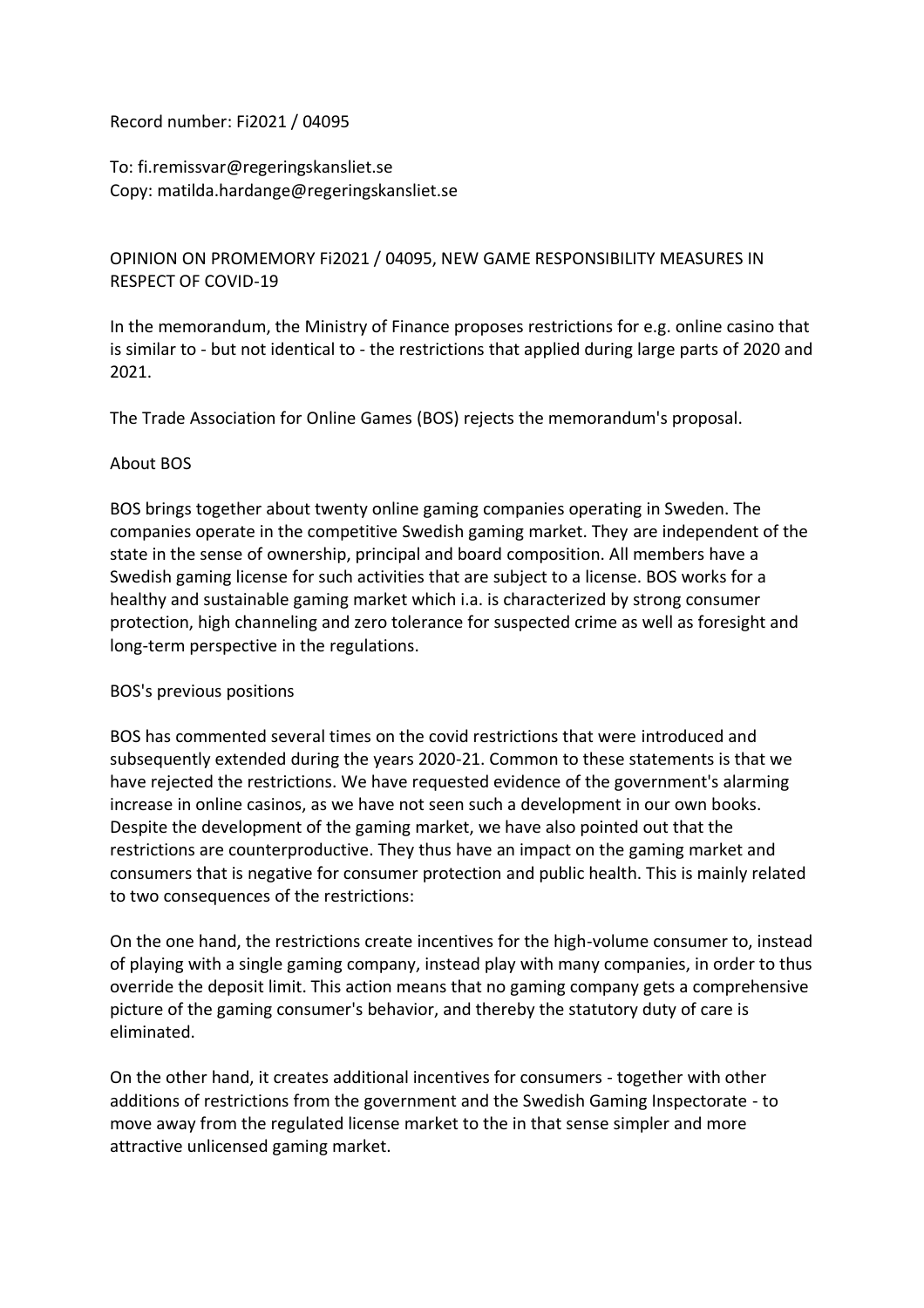We remind you that the treatment institute Spelfriheten is forced to state that nine out of ten clients seeking help from them are now suspended in the self-exclusion system Spelpaus, but since the channeling in Sweden of, above all, online casinos is so weak, it has no effect. Clients apply to the unlicensed gaming market. Similar testimonies come from the National Association of Gambling Addicts and their local branches.

#### Development of the gaming market

We have requested facts in support of the government's claims about the sharp increase in online casinos. No such facts have ever been presented, not even in the now presented memorandum. In the now presented memorandum, we instead find a single effect analysis (from the Svenska Spel professorship at Lund University) which is mainly distinguished by statements of a normative type, such as that "[t] he few players have reached the maximum limits for bets, one of the researchers behind the study that the regulation itself has an important signal value. " [our italics] In addition to the effect analysis itself, the research report is thus marinated with a general opinion dressed in scientific attire. And as far as the effect analysis itself is concerned, it shows that one percent (1%) has reduced their gambling, two percent (2%) has increased (!) their gambling and 96-97% was not affected in their gambling as a result of the temporary regulation (part 3.3, page 10). If a conclusion is to be drawn on the basis of the only effect analysis that the Ministry of Finance is leaning towards, it is consequently more reasonable that the temporary gambling liability measures were ineffective and marginally increased the risk of problem gambling.

The Swedish Parliament has also demanded the factual basis for previously implemented restrictions, and in the absence of these has been forced to criticize the responsible minister in the Constitution Committee for the inability to present evidence for his claims. We are puzzled to see again almost the same proposals as the previous proposals so heavily criticized by the Constitution Committee, with the same absence of evidence for the development of the gaming market.

# The practical implementation

The new covid restrictions for the gaming market were presented on 4 January. The last date to respond to the referral sent out is 17 January. The government is expected to make a decision on the issue on 20 or 27 January. According to the proposal, the restrictions will take effect on 7 February. It gives a time suit for implementation of at best a couple of weeks. It can be compared to the gaming companies' own time suits for changes of this kind, which last for three to six months. That changes take time is due to the fact that many actors involved who are absolutely crucial in implementing the practical change do not work in the gaming companies themselves. In many cases, it is also actors who do not even work for the gaming companies, but who are nevertheless necessary to implement a change of the kind that the Ministry of Finance is now proposing. In addition, the fact that the new restrictions are not identical to the previous ones adds another degree of complexity to an implementation that is unrealistic from the outset.

If the new temporary restrictions are to be implemented - which BOS strongly opposes - we advocate at least a reasonable amount of time to enforce them. In the name of the principle